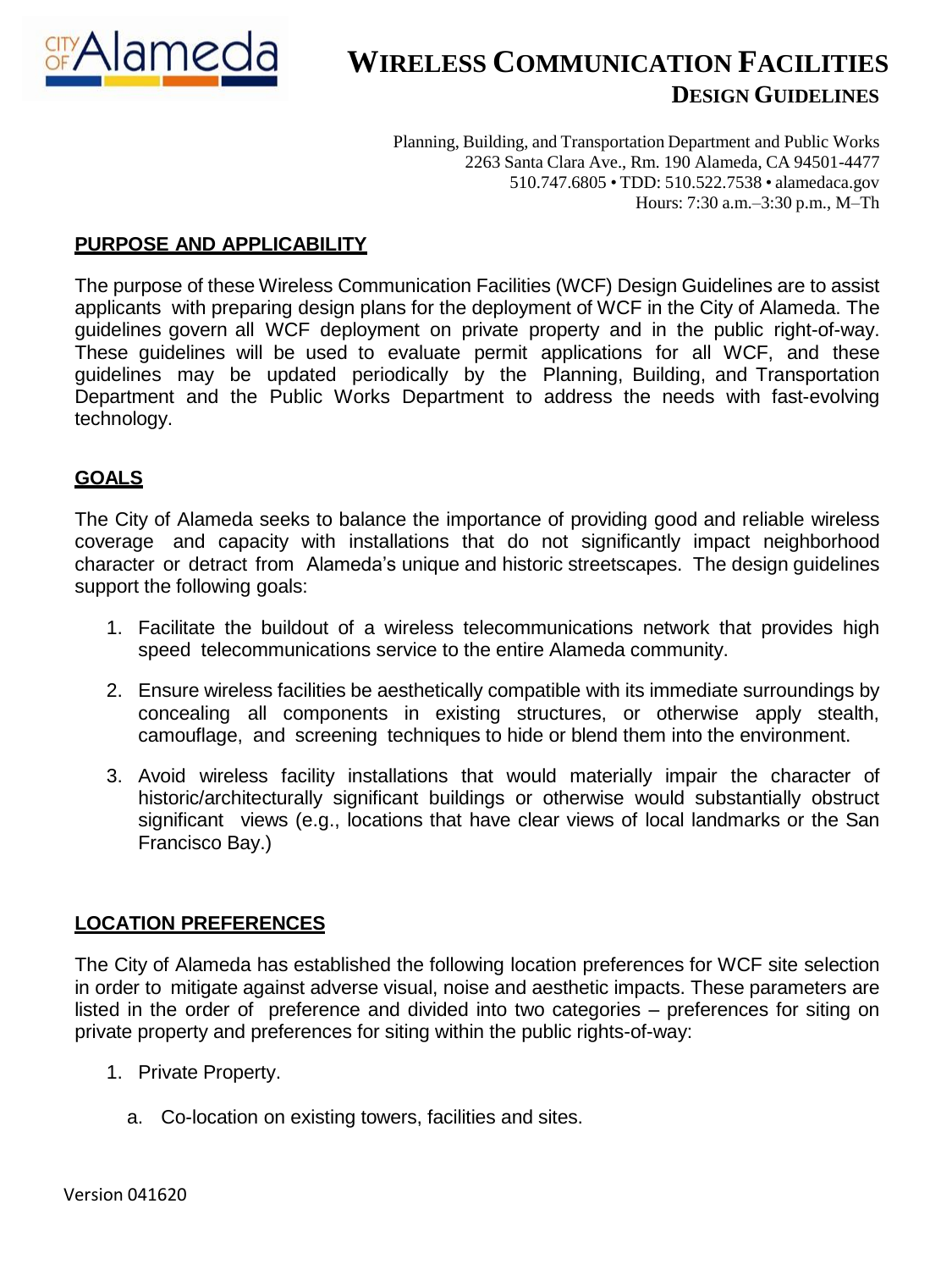

- b. Property owned by the City of Alameda.
- c. Non-residential areas.
- d. Residential areas Siting within residential areas is discouraged unless supported by clear and convincing evidence documenting that no more-preferred location is technically feasible and potentially available. . New macro tower facilities are strongly discouraged in residential areas.
- 2. Public Rights-of-Way.
- i. Industrial or commercial areas;
- ii. Other non-residential areas;
- iii. Residential areas siting within residential areas is discouraged; however, applications in such areas may be approved so long as the applicant demonstrates by clear and convincing evidence in the written record that either (1) no more preferred locations exist within 300 feet from the proposed site; or (2) any more preferred locations within 300 feet from the proposed site would be technically infeasible.

#### **UNIVERSAL DESIGN GUIDELINES FOR ALL WCF**

- 1. *Minimize all Visual Impacts.* Design all wireless facilities with the goal of minimizing its visual impact to the surrounding environment. At the earliest stages of site selection and equipment planning, think about the most appropriate design that would allow for the optimal integration of the new installation with existing environment, with specific attention to architecture and landscape nearby that could be used to screen or hide new equipment. Wireless facility installations should avoid having the effect of materially impairing the character-defining features of the City's historic monuments, and historic resources that are listed or eligible for inclusion on the National Register of Historic Places.
- 2. *Use of Landscaping*. When facilities are located in areas with substantial existing vegetation, place wireless equipment where it can maximize usage of the existing landscape for visual screening. When new landscaping is incorporated into the design, the landscaping must appear as natural features found in the immediate area so as to be unnoticeable (camouflaged facilities). Any new landscaping, including irrigation, shall be installed and maintained by the applicant, as long as the permit is in effect.
- 3. *Paint and Finish*. All equipment, antennas, poles, cables, hardware, and towers shall have a non- reflective finish and shall be painted or otherwise treated to minimize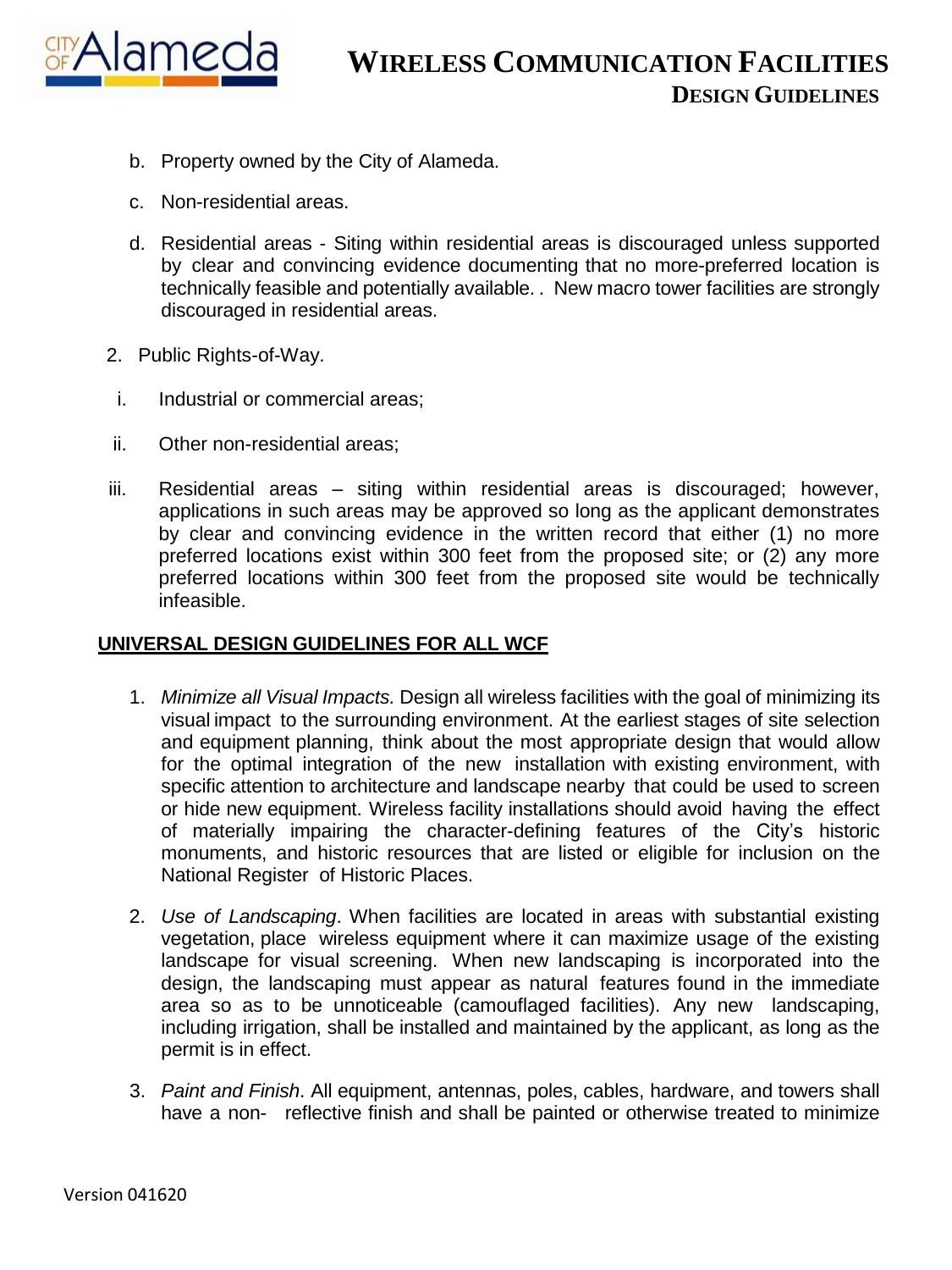

visual and aesthetic impacts.

- 4. *Security*. All wireless communications facilities shall provide sufficient security measures and anti- climbing measures in the design of the facility to reduce the potential for damage, theft, trespass, and injury.
- 5. *Interference*. All WCF shall be designed, located and operated to avoid interference with the quiet enjoyment of the surrounding area or neighborhood, including interference from adverse visual, noise and aesthetic impacts, and at a minimum shall be subject to the City-adopted noise standards contained in AMC Section 4-10. *Noise Regulations*.
- 6. *Signage and Decals*. No advertising or signs, other than necessary provider identification signs and warning signs, shall be allowed on or at the location of a wireless communications facility. Radio- frequency (RF) warning labels, Node ID stickers, and other required identification labels shall be the smallest allowable under applicable regulations. Consider placing these labels on the underside of the equipment enclosure, for example, so it is only visible to the person standing up close. Remove or paint over colored equipment manufacturer decals and logos not required by government regulation.
- 7. *Noise from Ventilation*. Where cooling and ventilation is needed, use a passive cooling system in locations close to residences or windows. In the event that a fan is needed, consider using enclosures with sufficient space to allow for additional airflow and cooling fans with a low noise profile.
- 8. *Detailed Plans*. Ensure plans and photo simulations submitted for City plan review accurately show smaller equipment items such as duplexers, ground buss bars, PBX or J-Boxes. Hide these elements in locations such as behind equipment enclosures, or in mounting arms which feature recessed areas.

### **A. GUIDELINES FOR FACILITIES LOCATED ON PRIVATE PROPERTY**

#### 1. **BUILDING-MOUNTED EQUIPMENT:**

In addition to the Universal Guidelines above, WCF mounted on or attached to existing or proposed buildings should adhere to the following:

a. Plan and design building-mounted antennas and any ancillary equipment to be in scale and architecturally integrated with the building design and architectural features. Screening may include designs such as locating the facility within attics, steeples, towers, behind and below parapets, or concealed within a new architectural addition to a building that is consistent with the building's architectural style. When new architectural additions are proposed, the addition must adhere to the City's Design Review Manual and are subject to the Design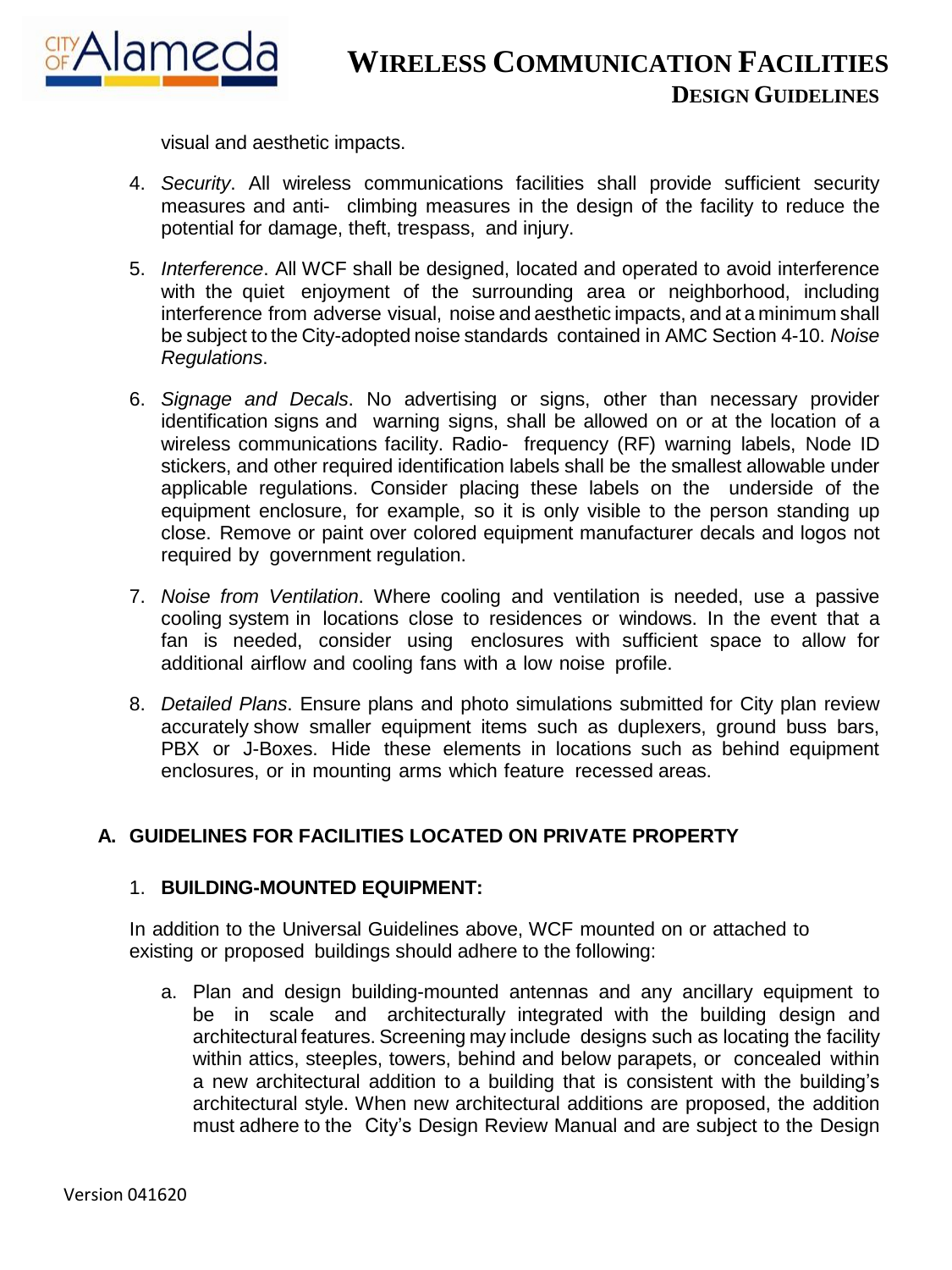

Review process under AMC Section 30-37.

- b. Avoid placing equipment on the primary or public-facing façade of the building.
- c. New architectural features such as columns, pilasters, corbels, or other ornamentation that conceal antennas may be used only if such features are native to the architectural style of the existing building.
- d. Façade mounted antennas attached to existing structures must consider the scale, symmetry, and design of the structure and minimize the addition of bulk and clutter to a building. Do not interrupt the architectural lines or decorative patterns of the building.
- e. Paint or otherwise treat/texture antennas or other equipment that are mounted directly against a building wall to match the adjacent building surfaces.
- f. Place all roof-mounted equipment and antennas a minimum of five-feet (5') from the edge of the building.
- g. Do not allow exposed cabling or exposed mounting apparatus on a building façade without the associated antennas.

### 2. **GUIDELINES FOR ALL VERTICAL INSTALLATIONS:**

In addition to the Universal Guidelines above, this section addresses vertical installations including pole-mounted facilities such as faux trees and athletic field lights.

#### a. **General Standards.**

- i. Consider the use of equipment enclosures that are nearly the same width as the pole, even if they need to be slightly longer as a result. Narrow enclosures are less likely to impair views of buildings and scenic resources or to detract from streetscapes. Utilize equipment mounting base plates that are no wider than the pole.
- ii. Typically, the wide variation in enclosure surface materials and sizes on a single pole can draw more attention (clutter compared to mass) to the facility than a system of enclosures that is comparatively larger, but more uniform in profile and longer instead of wider or deeper.
- iii. Design new vertical structures and poles to the minimum height necessary.
- iv. Antennas mounted on such structures as light standards should be placed on the structure in a way to minimize visibility, and be painted to blend into the structure.
- v. For new poles, incorporate any cabling and conduits into the pole itself. On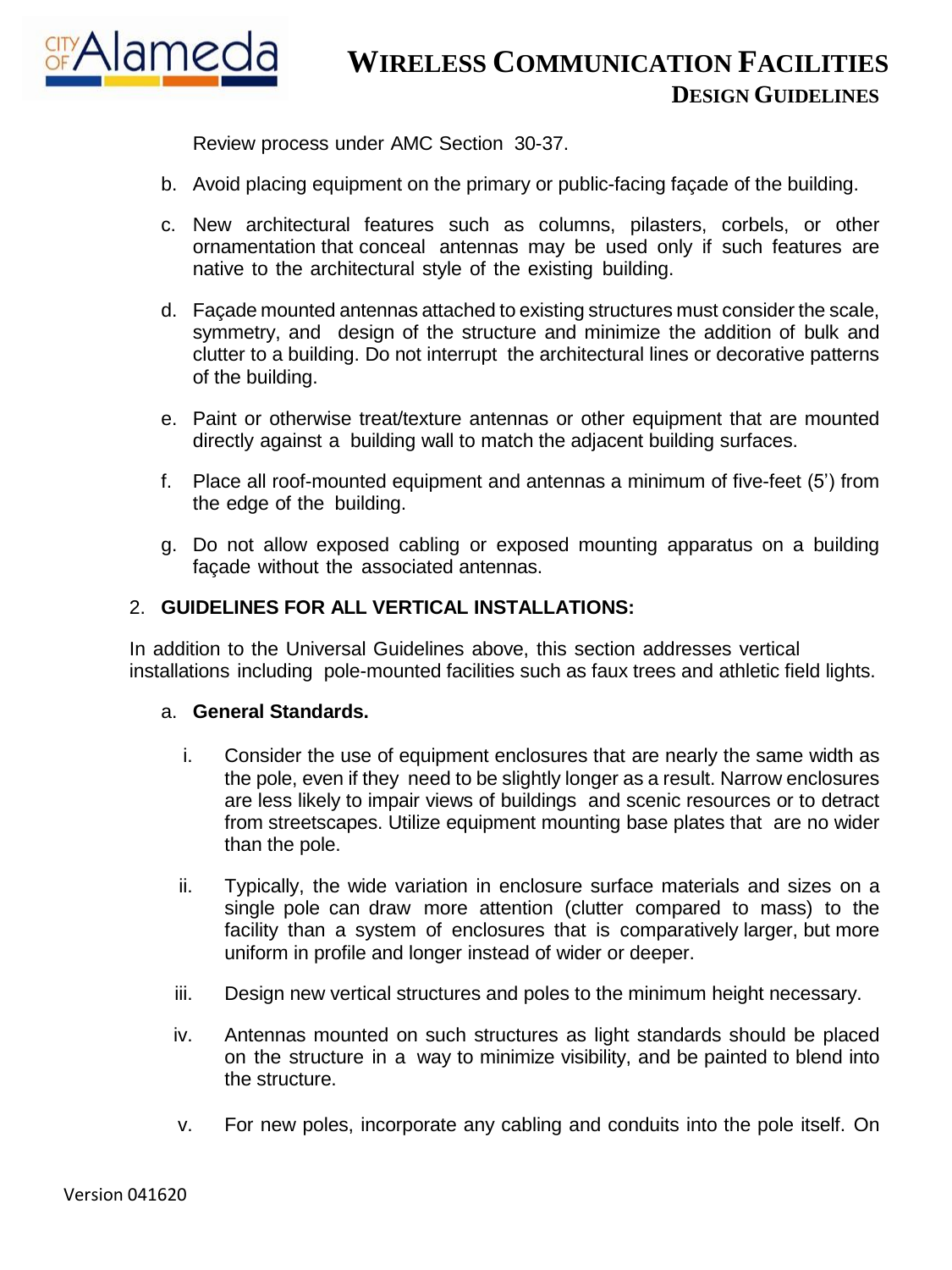

existing poles, use shrouds, risers or conduit, to reduce the appearance of cluttered or tangled cabling. In some instances, installation practices such as using equipment enclosures with specific port locations, or crossing wires below a down-facing port on an equipment enclosure, can reduce the likelihood that cabling will appear cluttered or bend outward from the pole and further away from the enclosure.

### **Athletic Field Lights (AFL):**

- i. Mount antennas as close as possible to the pole without obstructing the light source and within a radome no more than thirty-six (36") inches in diameter. Provide covers on the underside of the radome enclosure.
- ii. For existing AFL with exposed antennas, route all cables directly into port holes no more than 12 inches of exposed conduit (evaluated on a case by case basis).
- iii. Apply chin covers to conceal any excess cables that hang above or below the antennas. Chin covers shall match the exact antennas dimensions and profile, and be painted and textured to match the antenna's exterior finish.
- iv. Paint antennas and mounting apparatus the same color as the pole.
- v. All cables and conduit to and from the light standard are expected to be routed from underneath the caisson up into the pole. Where that is not feasible on an existing pole, cable coverings may be allowed on the exterior where they are painted to match and minimally visible (evaluated on a case-by-case basis).

#### **Faux Trees:**

- i. Only use faux trees in an existing landscape setting with trees of a similar height and species.
- ii. If the site is void of tall trees or landscape, create a landscape setting that integrates the faux tree with additional live planting of a similar tree species and varying heights.
- iii. Faux trees in non-urban settings should be species regionally appropriate to the San Francisco Bay Area that blends with established plant communities.
- iv. Utilize faux trees that replicate the shape, structure, and color of live trees. Provide detailed specifications of the branch and leaf design on plans submitted for plan review.
- v. Ensure that the top of the faux tree does not exceed allowed height on approved plans.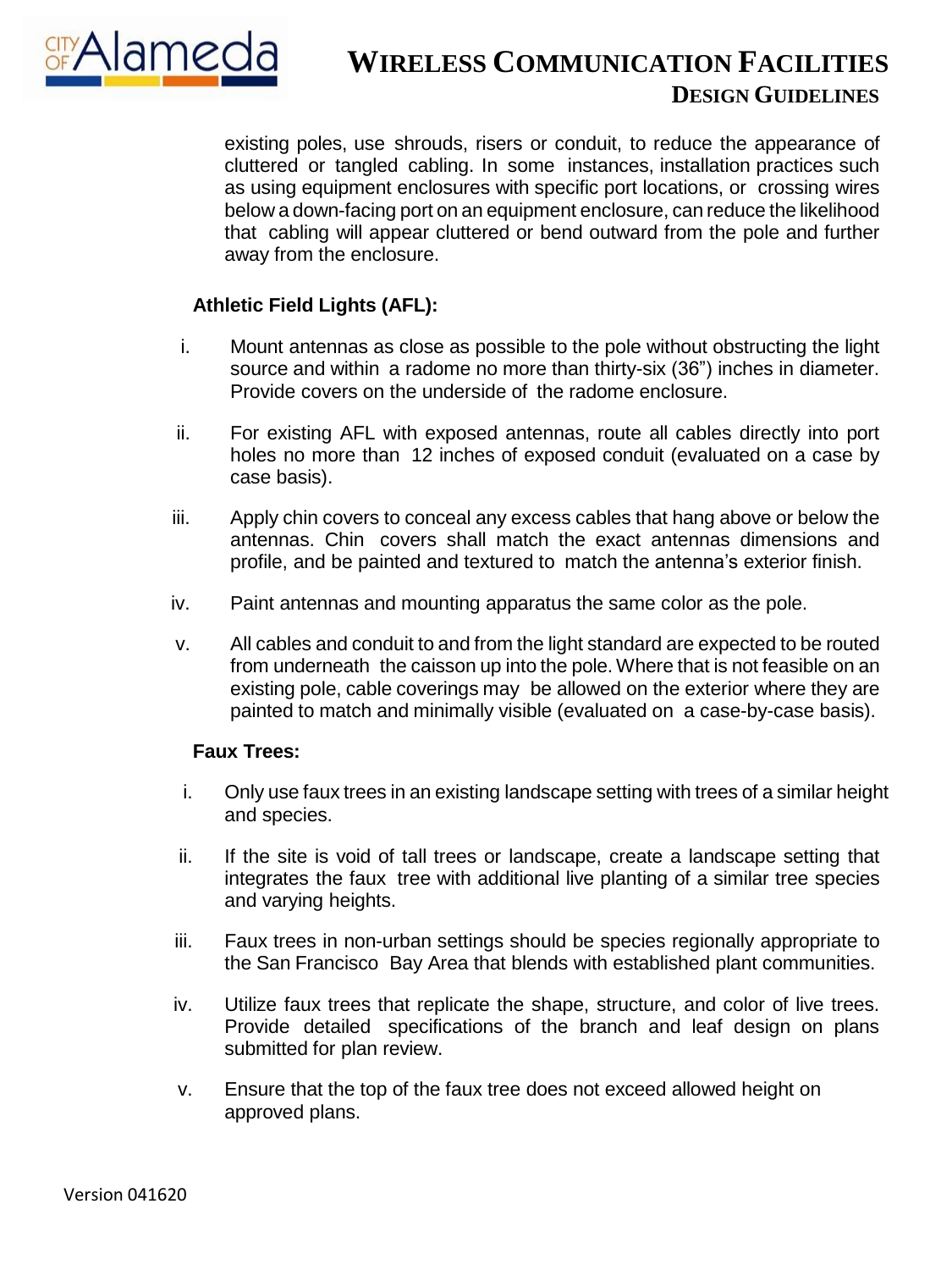

- vi. All cables must be routed directly from the ground up through the pole. Avoid the use of exterior cable coverings that may defeat the tree design.
- vii. Faux tree structures shall include three dimensional bark cladding from the base to the top of the 'trunk' and along all portions of each branch.
- viii. Design faux trees with a minimum of 3-branches per foot for full density coverage with limited spacing between the branches so that the structure appears as natural as possible. The majority of branches should be 8-foot or longer. Branches should extend beyond the length of the antenna by a minimum of 24-inches. Trees should be designed to mimic the natural appearance of their species. Branch coverage shall be dense and natural, and no portion of any antennas shall protrude beyond the branches. There should be no gaps in branch coverage.
- ix. Socks are mandatory for all antennas and associated components located on a faux tree. Sock design shall replicate the same visual appearance as the rest of the tree.

### **B. GUIDELINES FOR FACILITIES LOCATED WITHIN THE PUBLIC RIGHTS-OF-WAY**

### 1. **General Standards for Small Cells or Distributed Antenna Systems (DAS).**

- a. All replacement or new poles must comply with all applicable City regulations and policies. The new or replacement poles must match design, height, color and material of the original or adiacent poles.
- b. All disturbed landscape shall be replaced in-kind and areas of bare or disturbed soil must be revegetated in accordance with City landscape requirements.
- c. All Attachments on utility poles must meet requirements in California Public Utilities General Order 95.
- d. Certain decorative light poles in Alameda are City-designated historic monuments and must be avoided. Traffic signal poles must also be avoided. These poles do not show as available poles in the online map view.
- e. Minimum height clearance regulations shall be observed by all components of the installation.
- f. Small cells and any associated antennas, accessory equipment or improvements shall not be located in any place or manner that would physically interfere with or impede access to any: (i) worker access to any above-ground or underground infrastructure for traffic control, streetlight or public transportation, including without limitation any curb control sign, parking meter, vehicular traffic sign, pedestrian traffic sign, barricade reflectors; (ii) access to any public transportation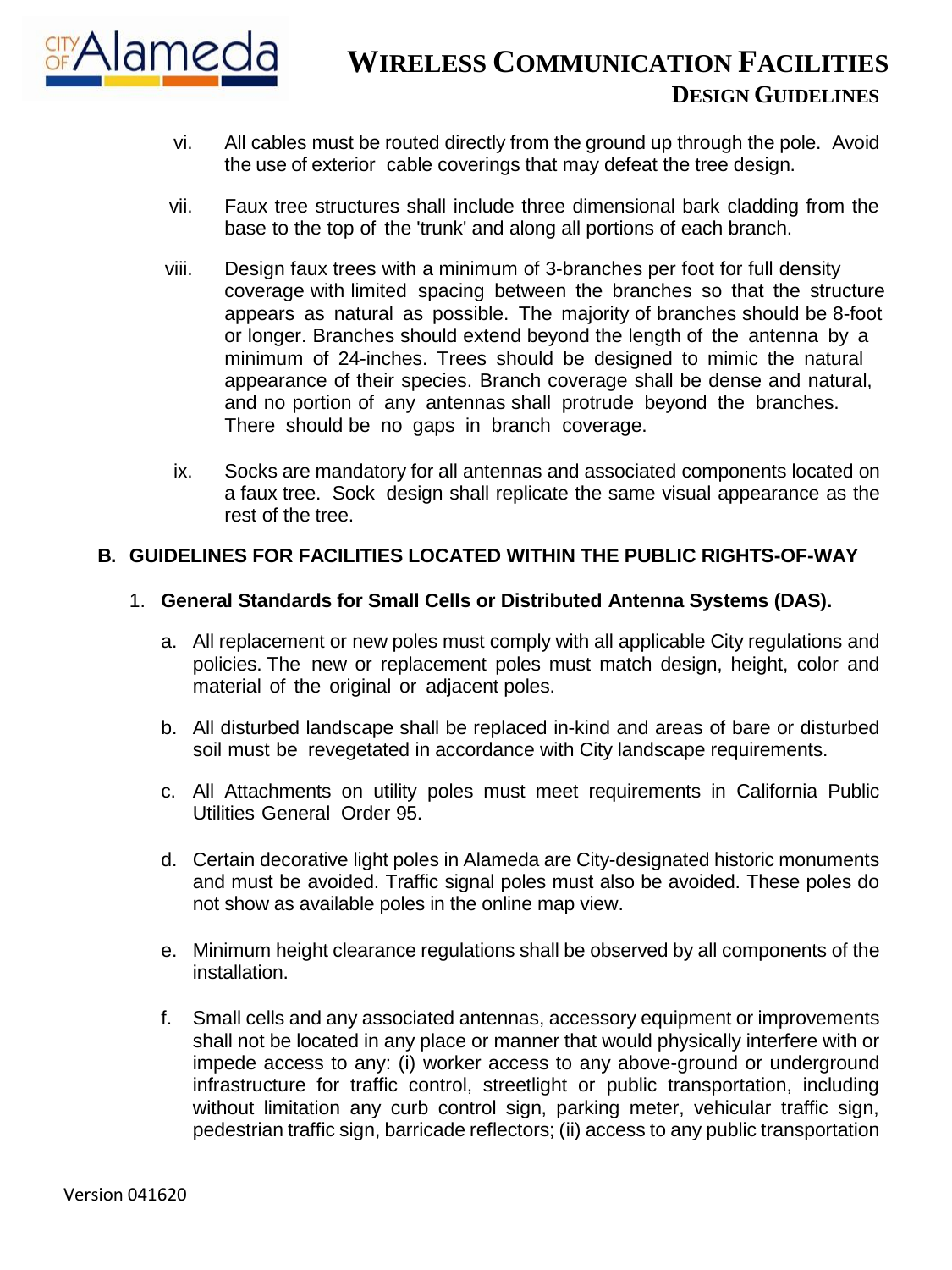

vehicles, shelters, street furniture or other improvements at any public transportation stop; (iii) worker access to above-ground or underground infrastructure owned or operated by any public or private utility agency; (iv) fire hydrant or water valve; (v) access to any doors, gates, sidewalk doors, passage doors, stoops or other ingress and egress points to any building appurtenant to the rights-of-way; or (vi) access to any fire escape.

- 2. **Additional Placement Requirements.** In addition to all other applicable requirements, facilities within the public rights-of-way must:
	- a. Be placed as close as possible to the property line between two parcels that abuts the public rights-of-way and, in residential zones, not be placed along residential frontage to the extent feasible.
	- b. Not be placed within any sight distance triangles at any intersections;
	- c. Not be placed in any location that obstructs view lines for traveling vehicles, bicycles and pedestrian;
	- d. Not be placed in any location that obstructs views of any traffic signs or signals;
	- e. Not be placed in any location that obstructs illumination patterns for existing streetlights;
	- f. Be placed at least five feet away from any driveway or established pedestrian pathway between a residential structure and the public rights-of-way;
	- g. Be placed at least 25 feet away from any driveways for police/sheriff's stations, fire stations or other emergency responder facilities.

### **3. Antennas.**

- a. *Volume.* Each individual antenna associated with a single small cell shall not exceed three cubic feet.
- b. *Mounting Configuration.* Limit installation to one radome antenna at the top of the light standard with one equipment cabinet mounted directly on the pole. All antennas shall be concealed inside the radome with a diameter similar to the pole itself, but in no case should the radome be more than eighteen (18") inches in diameter. Notwithstanding the foregoing, antennas operating on high frequency bands may be flush-mounted to the pole and all mounting hardware and cabling must be concealed within a shroud.
- c. *Overall Height.* When mounted on street lights, the antennas/radome enclosures should be mounted above the light source, but the antenna/radome should extend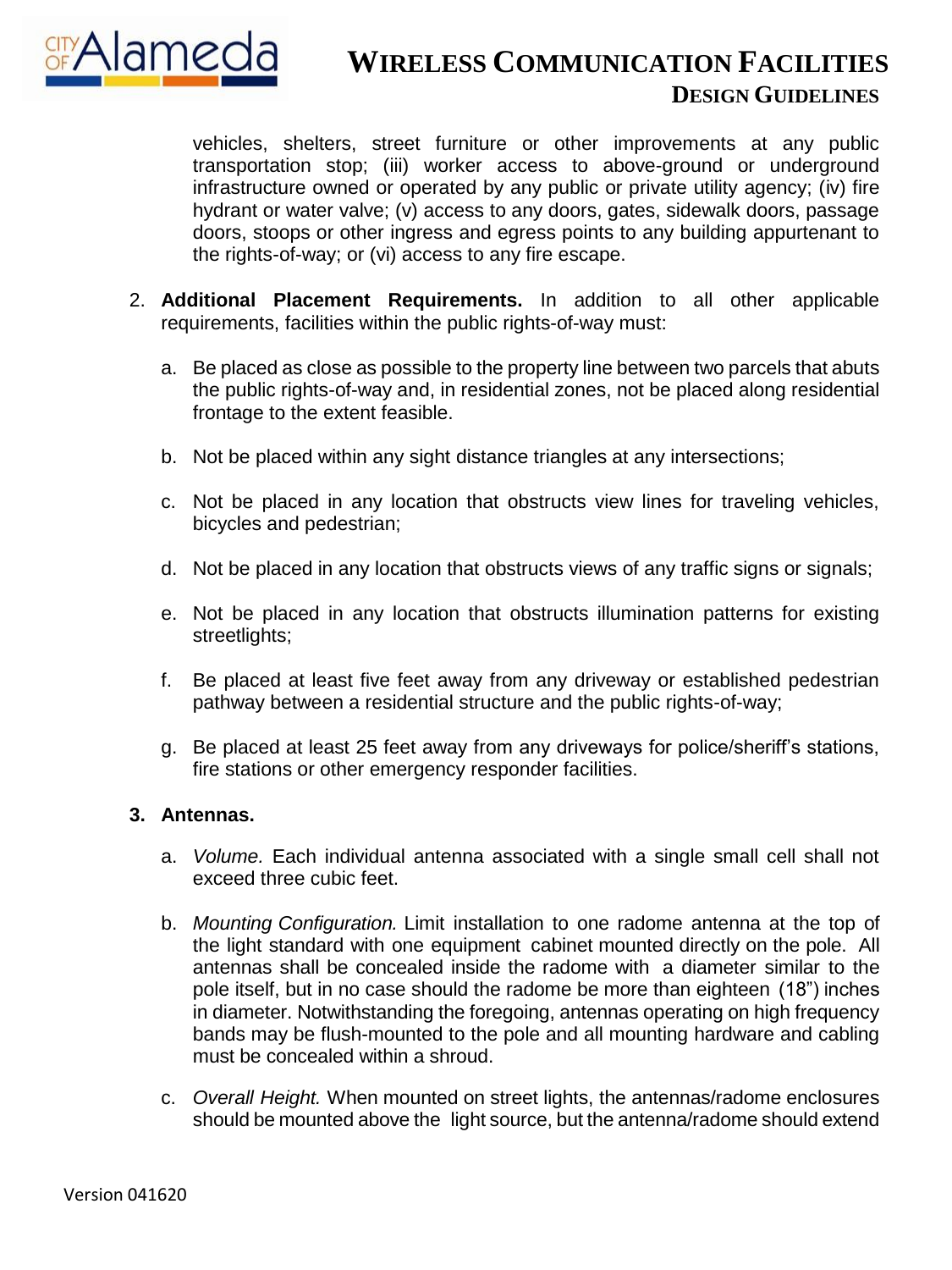

no higher than five (5) feet above the height of the existing pole.

- d. *Utility Pole Configuration.* On jointly owned public utility poles, the installation should occur in the communications space below the section of pole supporting Alameda Municipal Power overhead electric lines. Side-arm antennas must be shrouded and the shroud must cover the cross arm and any cables, jumpers, wires or other connectors between the vertical riser and the antenna.
- e. *Cabling.* All cabling between the antenna and the pole shall be concealed within a sleeve or shroud between the bottom of the antenna and the mounting bracket.

### **4. Accessory Equipment.**

- a. *Volume.* The cumulative volume for all accessory equipment for a single small wireless facility or other infrastructure deployment shall not exceed: (A) nine cubic feet in residential areas, or (B) 17 cubic feet in nonresidential areas. The volume limits in this subsection do not apply to any undergrounded accessory equipment.
- b. *Installation Preferences.* Applicants are encouraged to install accessory equipment in accordance with the following preferences (i) internally within the pole or caisson to minimize external pole-mounted equipment (ii) in an underground vault; or (iii) in a single pole mounted equipment shroud.
- c. *Underground Equipment.* If installing the equipment internally within the pole or caisson is not feasible, equipment shall be placed underground when proposed in any (i) underground utility district; (ii) location where the utilities are primarily located underground or (iii) any location where the City finds substantial evidence that the additional above-ground accessory equipment would incommode the public's uses in the public rights-of-way. Notwithstanding the preceding sentence, the Director may grant an exception when the applicant demonstrates by clear and convincing evidence that compliance with this section would be technically infeasible.
- d. *Vaults.* All undergrounded accessory equipment must be installed in an environmentally controlled vault that is load-rated to meet the City's standards and specifications. Underground vaults located beneath a sidewalk must be constructed with a slip-resistant cover and properly secured to prevent unauthorized access. Vents for airflow shall be flush-to-grade when placed within the sidewalk and may not exceed two feet above grade when placed off the sidewalk. Vault lids shall not exhibit logos or commercial advertisements.
- e. *Ground-Mounted Equipment.* Above-ground cabinets not attached to a pole are prohibited, unless the applicant demonstrates by clear and convincing evidence that no other more preferred configuration as described in these guidelines would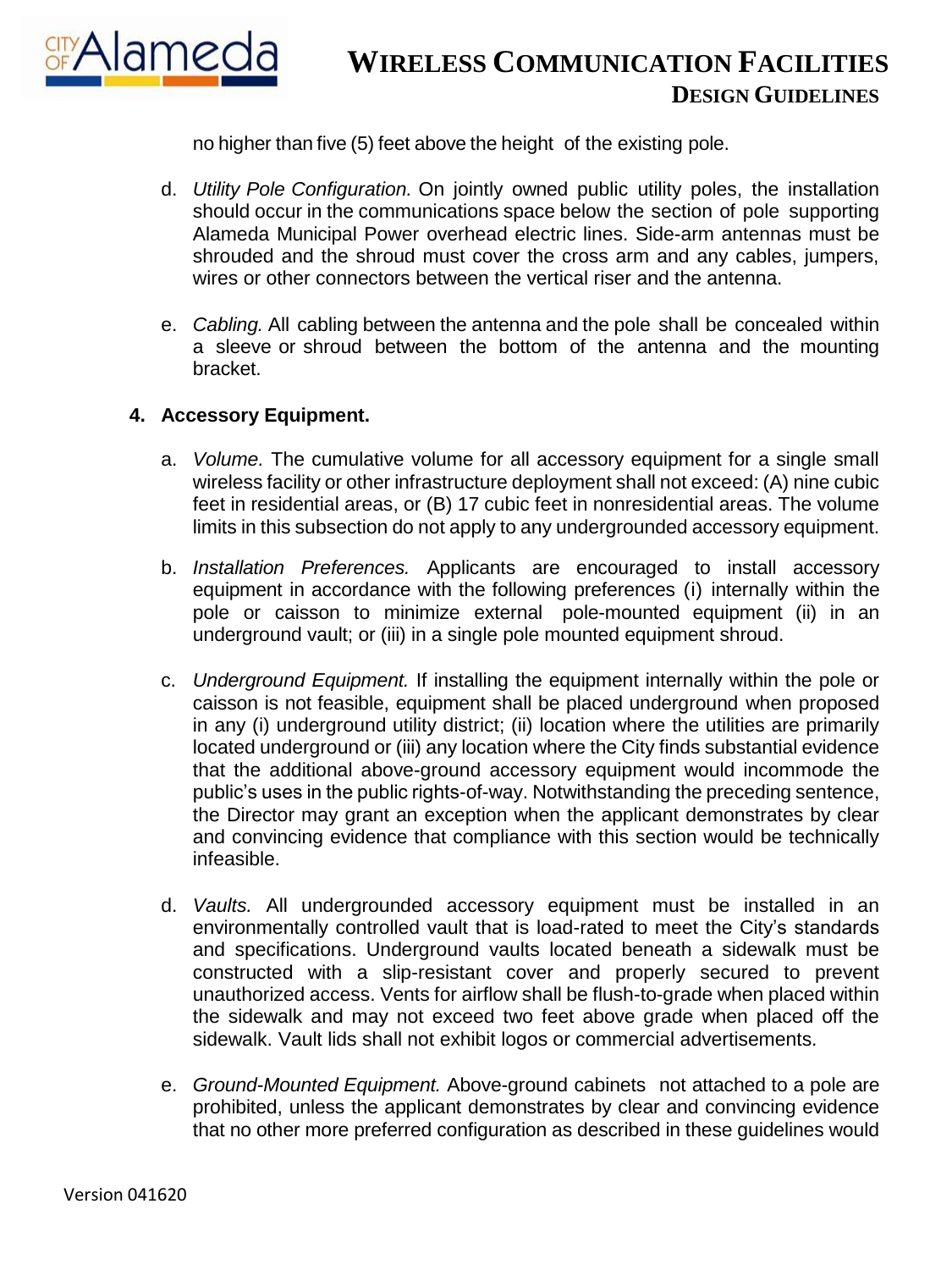

be technically feasible. On collector roads and local roads, the City prefers ground-mounted accessory equipment to be concealed as follows: (i) within a landscaped parkway, median or similar location, behind or among new/existing landscape features and painted or wrapped in flat natural colors to blend with the landscape features; and (ii) if landscaping concealment is not technically feasible, disguised as other street furniture adjacent to the support structure, such as, for example, mailboxes, benches, trash cans and information kiosks. On arterial roads outside underground utility districts, proposed ground-mounted accessory equipment should be completely shrouded or placed in a cabinet substantially similar in appearance to existing ground-mounted accessory equipment cabinets.

- f. *Orientation.* Mount equipment cabinets directly behind any road signs located on a pole, if possible. Unless placed behind a street sign or some other concealment that dictates the equipment orientation on the pole, all polemounted accessory equipment should be oriented away from prominent views. In general, the proper orientation will likely be toward the street to reduce the overall profile when viewed from the nearest abutting properties. If orientation toward the street is not feasible, then the proper orientation will most likely be away from oncoming traffic. If more than one orientation would be technically feasible, the Director may select the most appropriate orientation.
- g. *Pole-Mounted Accessory Equipment.* Pole-mounted accessory equipment shall be mounted in a single cabinet or shroud and on the same side of the pole. If a long rectangular disconnect switch is used, rotate the enclosure so the elements can be stacked closer together on the pole. Utilize brackets that allow equipment to be mounted no more than 4" from the pole except for utility poles which must comply with California Public Utilities General Order 95 (2' from pole).
- h. *Horizontal Projection.* Pole-mounted accessory equipment shall not project: (i) more than 18 inches from the pole surface; (ii) over any roadway for vehicular travel; or (iii) over any abutting private property. All pole-mounted accessory equipment shall be mounted flush to the pole surface. If applicable laws preclude flush-mounted equipment, the separation gap between the pole and the accessory equipment shall be no greater than required for compliance with such laws and concealed by opaque material (such as cabinet "flaps" or "wings").

### **5. Utilities.**

- a. *Electrical Service.* Electrical power must be arranged through a service agreement with the City's electric utility service provider Alameda Municipal Power. Service through AMP will be non-metered service.
- b. *Overhead Lines.* All utilities must be installed underground in underground utility districts or where utilities are primarily underground. In areas with existing